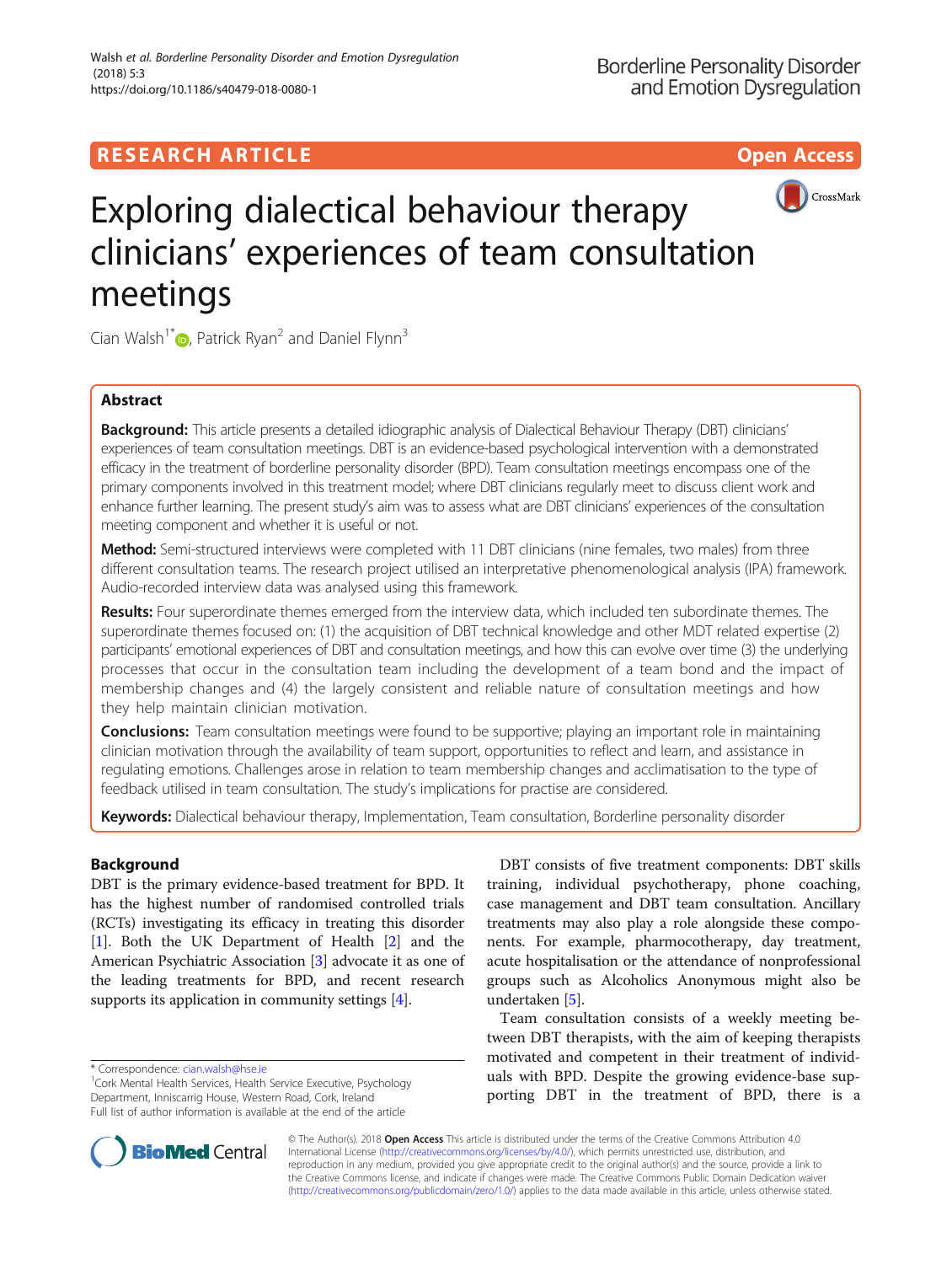noticeable dearth of literature examining the five specific components that comprise the DBT model [\[6\]](#page-9-0).

Chapman & Linehan [\[7\]](#page-9-0) note how the consultation team act as a micro-level 'community' of providers, where clinicians agree to utilise a dialectical philosophy. This involves a belief that there is no absolute truth, that when opposing views arise, the team look to synthesize these viewpoints rather than looking for a singular truth [[5\]](#page-9-0). In addition, there is less focus on the client's difficulties and more emphasis put on discussing the therapist's behaviour within the client-therapist interaction [\[8](#page-9-0)]. This discussion happens in a dialectical fashion and is posited to lead to modifications in how the therapist treats their client. Consequently, a transactional system is developed whereby the team influences the therapist's treatment of their client and the client influences the team's focus on what therapist behaviour to shape and how the therapist's motivation should be maintained [\[8](#page-9-0)].

Consultation meetings are guided by a set of agreements that suggest how clinicians should interact with each other in consultation and are used in conjunction with a meeting agenda. Swales [[9\]](#page-9-0) suggests that three of the agreements are particularly important in maintaining an appropriate learning and supportive atmosphere in consultation: the 'phenomenological empathy', 'fallibility' and 'dialectical' agreements. With the 'phenomenological empathy' agreement clinicians search for interpretations of patients', one's own and other team members' behaviour from a non-judgemental and empathic perspective. Using the 'fallibility' agreement clinicians acknowledge that all consultation members are susceptible to potential mistakes and agree to let go of defensive stances, when accused of making errors, to help synthesize opposing viewpoints. Finally, with the 'dialectical agreement' clinicians acknowledge that there is no absolute truth and clinicians are encouraged to look for the truth in conflicting opinions to help achieve the synthesis of both positions. The overall aim of the agreements is to help reduce and resolve various types of conflict that may occur when people work together in groups [\[10](#page-9-0)].

Although there is little empirical research highlighting the existence of conflict in consultation, Simons [[11](#page-9-0)] illustrates how during their initial experiences of consultation a clinician might not always listen to feedback or could become defensive when he did not agree with the evaluation of his practice. In Simon's example, a non-defensive approach to feedback appeared to develop when the person started to respect different viewpoints from the team. This was due to the shared philosophy of the therapy work; how members could take dialectical positions on a clinician's approach and thus provide alternative viewpoints.

Swales [\[12\]](#page-9-0) argues that the various RCT evidence supporting the use of DBT needs to be considered more

carefully when DBT is applied in routine clinical settings. She notes that there is a heavy emphasis on training and proper supervision of therapists in these research studies, which might not be available in many standard health care services. In addition, Swales [\[9](#page-9-0)] notes that the reallocation of a minimum of one and a half days from clinicians' regular health service work week to DBT is the first significant organisational challenge when implementing a DBT programme. The one and a half days is for the intervention delivery: time for individual and group DBT work, as well as other related DBT tasks, and 2 hours per week to the DBT consultation component [[9\]](#page-9-0).

Swales, Taylor and Hibbs [[13\]](#page-9-0) examined relevant implementation factors in DBT programmes in the UK. Their results suggested that the highest programme cessation rates tended to be in the second and fifth years of DBT programme duration. The three primary reasons for the cessation of a programme were lack of organisational support, high staff turnover and insufficient time allotted to the delivery of the programme. Similarly, research by Carmel, Rose, and Fruzzetti [\[14](#page-9-0)] highlighted that the time commitment of DBT and a lack of reduction in other work commitments was a significant challenge to the success of DBT programmes. Additional implementation challenges included a lack of administrative support and difficulties pertaining to staff turnover [\[14\]](#page-9-0). DBT requires a significant amount of training, which can place added pressure on programme sustainability; particularly in relation to clinicians leaving a programme and the need to recruit new members to the team.

Koerner [\[15](#page-9-0)] suggests that resource constraints mean teams may struggle to implement a full treatment protocol or deliver a complete implementation of a consultation team or a phone coaching programme. In this regard, Dubose, Ivanoff, Miga, Dimeff, and Linehan [[16](#page-9-0)] noted the absence of team consultation in a small number of DBT programmes. In a survey of 78 teams, approximately 10% of teams did not have regular team consultation and approximately 6% reported that team consultation meetings never occurred [\[16](#page-9-0)]. While it is unclear what effect reduced hours or lack of consultation meetings might have on such DBT programmes, levels of motivation and competency might be adversely affected when we consider the proposed function of consultation meetings. Previous references to DBT team consultation meetings in academic papers tended to be almost entirely descriptive and prescriptive in nature, with a dearth of research assessing the efficacy of team consultation with research evidence or providing any clarification as to whether clinicians' experiences of it is the same as the proposed theoretical aims of consultation. For example, a literature search using DBT team consultation related terms in the PsychInfo database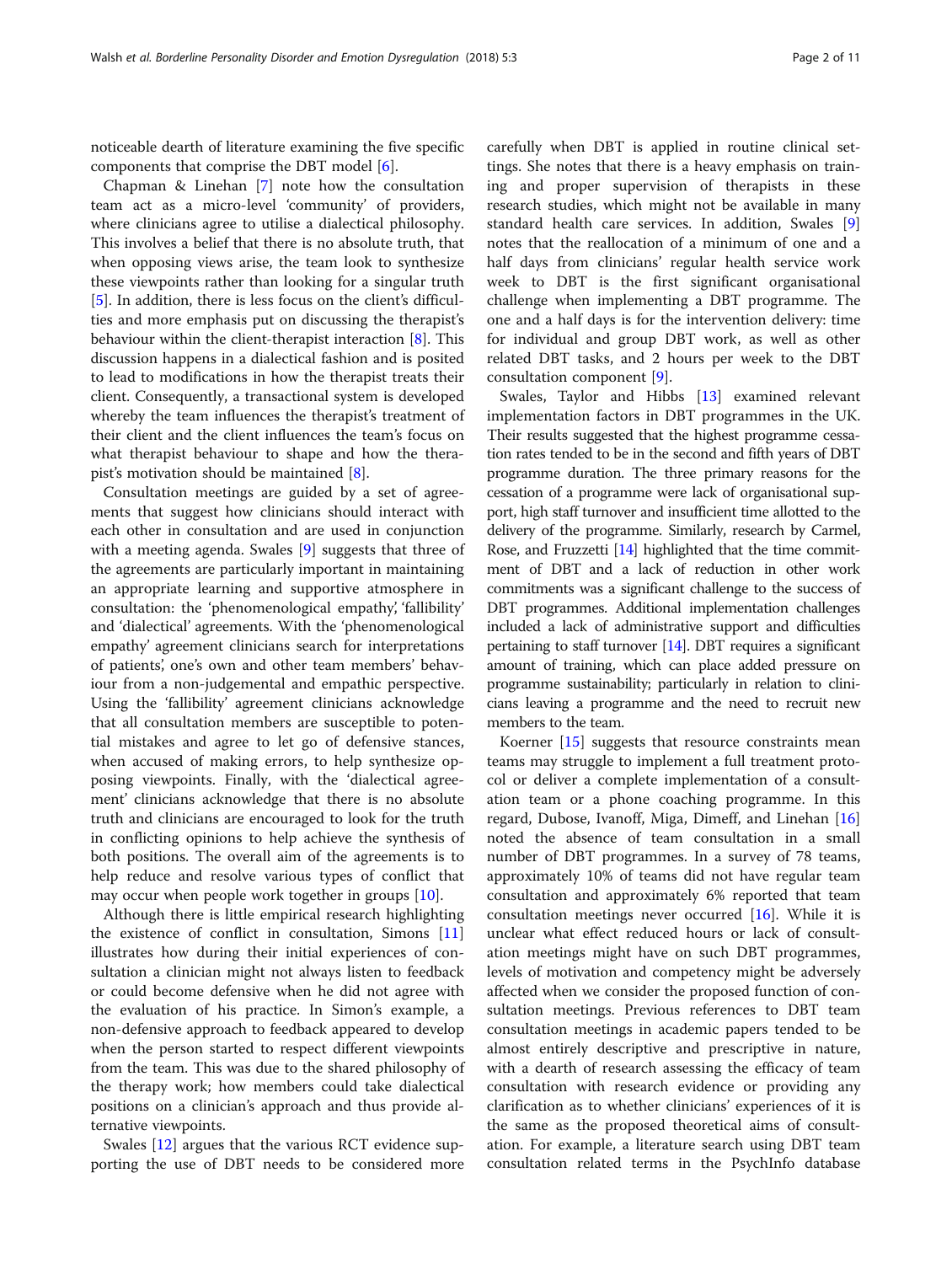reveals no journal articles focusing solely on this DBT component. The search did yield the abstract of a Masters dissertation completed by Zahratka [\[17\]](#page-9-0), which employed quantitative research examining the effect of the consultation team on potential therapist burnout.

In contrast, other DBT articles that mention team consultation tend to do so in a descriptive manner; outlining its proposed function. For example, in Swales' paper [\[9](#page-9-0)] on DBT programme implementation, the author notes that the aim of mandatory weekly consultation meetings is to provide clinicians with supervision and support around their clinical work. In addition, the author proposes that in the training stages the consultation team focus is more on learning, the application of the therapy principles and on the development of case conceptualisation skills. The focus in the consultation team changes towards the supervision of individual cases as the therapists in the team become more competent. However, there is a lack of empirical evidence provided in the paper explicitly illustrating how or if these proposed developments in consultation meetings occur.

Descriptive claims in the other literature also suggest that the purpose of DBT team consultation is to equip clinicians with a means to engage in supervision, provide support and ongoing education, and renewal (e.g. [\[8](#page-9-0), [10](#page-9-0), [15,](#page-9-0) [18\]](#page-9-0)). However, there is a lack of clarity about how clinicians actually experience such aspects of consultation meetings. Similarly, there is a lack of detail on the support experienced from the DBT team in consultation specifically, although Perseius, Kåver, Ekdahl, Åsberg, and Samuelsson [[19\]](#page-9-0) suggest a reduction in both stress and the subsequent risk of burnout is partly facilitated by DBT teamwork more generally.

At a more general level, Castonguay & Hill [\[20](#page-10-0)] suggest that a greater empirical understanding of therapist effects is needed. Indeed, previous research [\[21\]](#page-10-0) indicates that differences between therapists more generally can account for 6–9% variance in therapeutic outcomes and Wampold [[22](#page-10-0)] suggests effective therapists exhibit the following characteristics: an ability to form stronger working alliances with different types of clients, strong facilitative interpersonal skills, the expression of more professional self-doubt, and spending more time outside of therapy practicing different therapy skills. Given the variety of disciplines that can make up a DBT consultation team and the proposed focus of DBT consultation meetings on increasing therapist competence and maintaining motivation, it may be useful to explore individuals' experiences of the consultation meetings more in this regard. The present research aims to provide a detailed exploration of participants' experiences of the DBT team consultation component; looking at its importance in the model, what benefits clinicians experience from it and some of the challenges that might also take place.

## Method

The current study employed a qualitative, phenomenological, and idiographic approach to explore DBT clinicians' experiences of team consultation meetings. Consequently, an interpretative phenomenological analysis (IPA) framework was deemed suitable and the procedures recommended by Smith, Flowers and Larkin [\[23\]](#page-10-0) were followed.

#### **Participants**

Six DBT teams operating in the Republic of Ireland were approached about the research study. Eleven DBT clinicians across three DBT teams agreed to participate. Participants were required to meet two inclusion criteria to be selected for the study: 1) attend regular weekly consultation meetings and 2) have a minimum of 1 year's experience in their DBT role. The aim of these criteria was to ensure that each participant had sufficient DBT clinical and team consultation experience to reflect upon during an interview. In addition, Swales et al. [[13](#page-9-0)] found that DBT programmes ran an increased risk of failure in the second and fifth years after training. Therefore, the one-year cut-off selection criteria was also chosen to allow for the inclusion of DBT therapists who may potentially be experiencing the types of difficulties which lead to the discontinuation of consultation teams. The participants consisted of nine female and two male participants. The discipline profile consisted of four clinical psychologists, one social worker and six nurses.

#### Procedure

The protocol of the present study was approved by a statutorily approved ethics committee that operates as part of the national Health Services Executive. Information about the research study was distributed via email. Team leads were encouraged to inform their respective teams of the research project. In total 12 DBT clinicians expressed interest in the study, but one person fell short of the required one-year DBT experience criteria. An interview schedule was utilised to provide an initial focus to the collection of interview data. This schedule helped explore participants' involvement in DBT to date, and asked how they experienced the team consultation meetings, what they found beneficial about them and what they experienced as less beneficial. Semi-structured interviews took place face-to-face and lasted between 45 and 60 min. They were audio recorded and transcribed verbatim following the interview.

Each interview transcript was analysed initially on the basis of its own unique terms. As recommended by Smith et al. [[23\]](#page-10-0) the analysis involved the development of descriptive, linguistic and conceptual notes for each interview. As IPA is an iterative process that is characterised by an inductive cycle, the analysis took place over an extended period. The researcher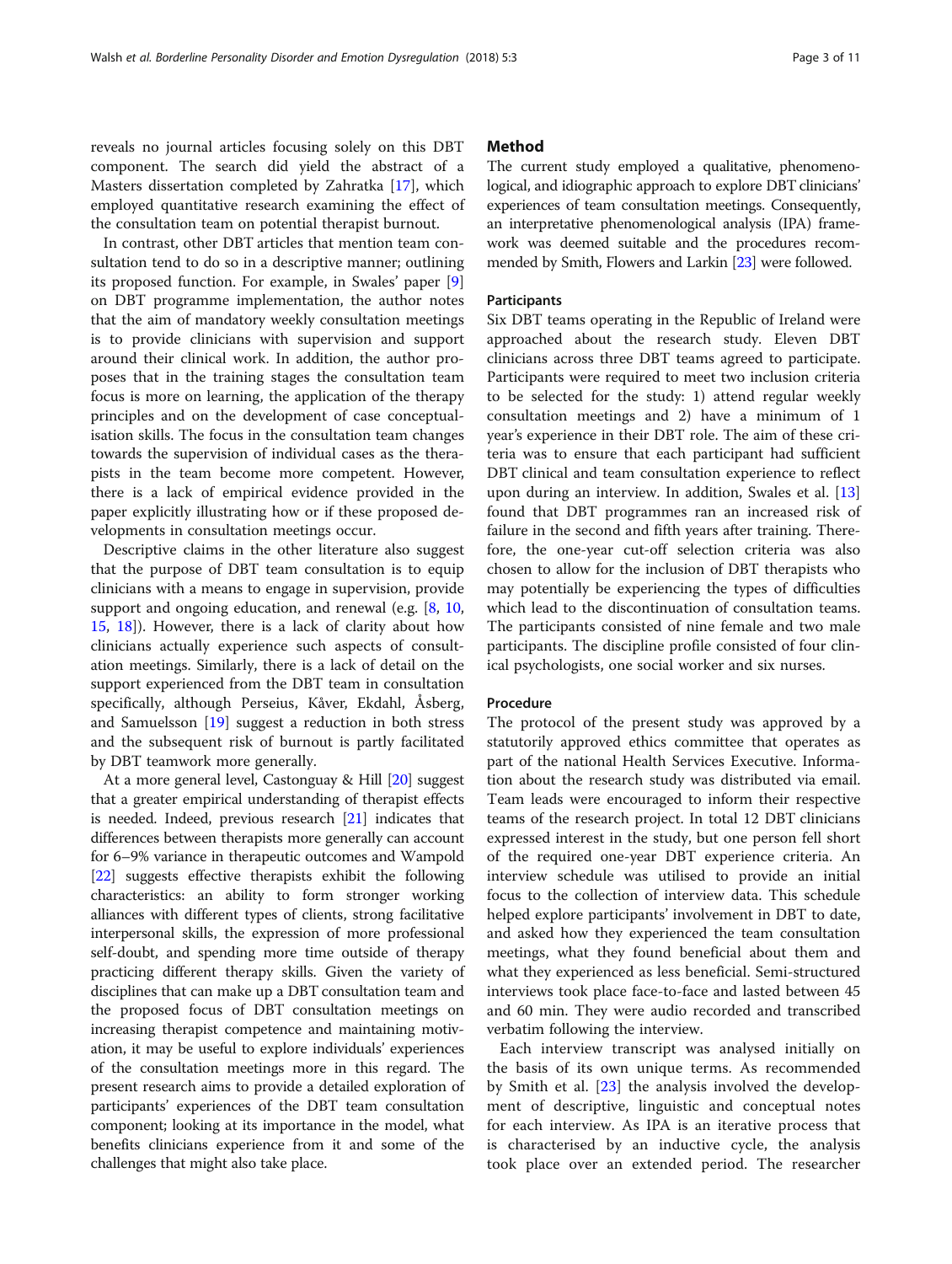Experience Transfer

Viewpoint Integration Feedback Acclimatisation

Membership Changes

read transcripts, left them aside and returned to them over the course of 3 months.

#### Validity

To aid the validity of the research several accepted qualitative research criteria were utilised: 'sensitivity to context,' 'commitment and rigour,' 'transparency and coherence' and 'impact and importance' [\[24,](#page-10-0) [25](#page-10-0)]. Sensitivity to context was addressed by interviewing participants in their normal working environment. The interviewer was a trainee clinical psychologist at the time of the research and reflected on this during the analysis and interview stages; seeking clarification and validation of potential interpretations when needed. Further, in relation to commitment and rigour the researcher liaised with another qualitative researcher during the IPA coding process to perform inter-rater reliability checks on a sample of the transcripts. The research team met regularly to discuss the research topic, data collection and analysis thoroughly; working towards a consensus on themes. The researchers regularly re-examined the interview data to ensure that interpretations made from the analysis were reliable and plausible. Although ideally participants would comment on the final analysis, the researchers decided not to proceed with this given the demands on clinicians' time within a very busy service and the time constraints of the project.

To aid transparency and coherence interpretations of the data are presented alongside illustrative examples (pseudonyms used) from the interviews to help readers gauge their accuracy and assess the impact of the overall study. Impact and importance of the research was considered throughout; selecting a research question that addressed an unexplored area in the academic research and endeavouring to provide some practical utility to clinicians in the write-up, while examining the results in relation to relevant literature.

#### Results

The analysis resulted in four superordinate themes and ten subordinate themes; presented in Table 1 below.

#### Knowledge acquisition

Consultation enabled all clinicians to develop their DBT knowledge and enhance learning in a range of different ways. The following theme highlights the learning experience in relation to model adherence and knowledge acquired from members of the consultation group.

#### Model acclimatisation

Consultation provided a platform to both monitor and learn about the DBT model as well as assist participants in adhering to underlying DBT principles. This was partly achieved by using consultation to

| Superordinate Themes  | Subordinate Themes    |
|-----------------------|-----------------------|
| Knowledge Acquisition | Model Acclimatisation |
|                       | Knowledge Application |
|                       |                       |

Team Processes Team Bond

Regulation of the Self Therapeutic Self-concept

Table 1 Overview of research themes

| Motivation and Consistency                              | Regular and Protected<br>Consultation Time |  |
|---------------------------------------------------------|--------------------------------------------|--|
|                                                         | Continued Motivation                       |  |
|                                                         |                                            |  |
| share resources, fine-tune DBT materials and discuss    |                                            |  |
| elements of the model with other members. However,      |                                            |  |
| the experience of learning about the model in           |                                            |  |
| consultation appeared initially to be an unsettling one |                                            |  |
| for most participants. There was often a sense that     |                                            |  |
| participant anxiety was observed in and shared by       |                                            |  |
| fellow members in consultation.                         |                                            |  |

"I remember the first consult we went to … the language in DBT is quite specific and even the language around consult and things like leader and observer and all this kind of stuff. It felt really strange." (Deirdre).<sup>1</sup>

There was a distinction in the interview data between experiences of founding members versus experiences of members who joined an established team. Although both expressed anxiety around the acclimatisation to the DBT model, founding members also had the added task of learning how a consultation is operationalised initially.

"I think we definitely have … come a long way with that, 'cause I mean we started with like literally taking out the book, what are we supposed to be doing now." (Eleanor).

For many of the participants, acclimatisation to the model was facilitated by a growing familiarity with the underlying principles of the DBT philosophy. Indeed, the consultation team's ability to facilitate learning and confidence was aided by the regular revision of the DBT agreements, where one agreement would routinely be revisited during each session. While gaps in theoretical knowledge often existed for participants early on, many found the underlying tenets of DBT, in relation to fallibility and the essence of truth, liberating the more they learned about the agreements in consultation. The resulting effect was to reduce the pressure to always be right about the model and how the work should be completed.

"I think the assumptions about you know there being no absolute truth and we're all fallible and everyone is doing their best but must try harder and all the rest of it… I think it kind of frees us up to make those mistakes" (Frances).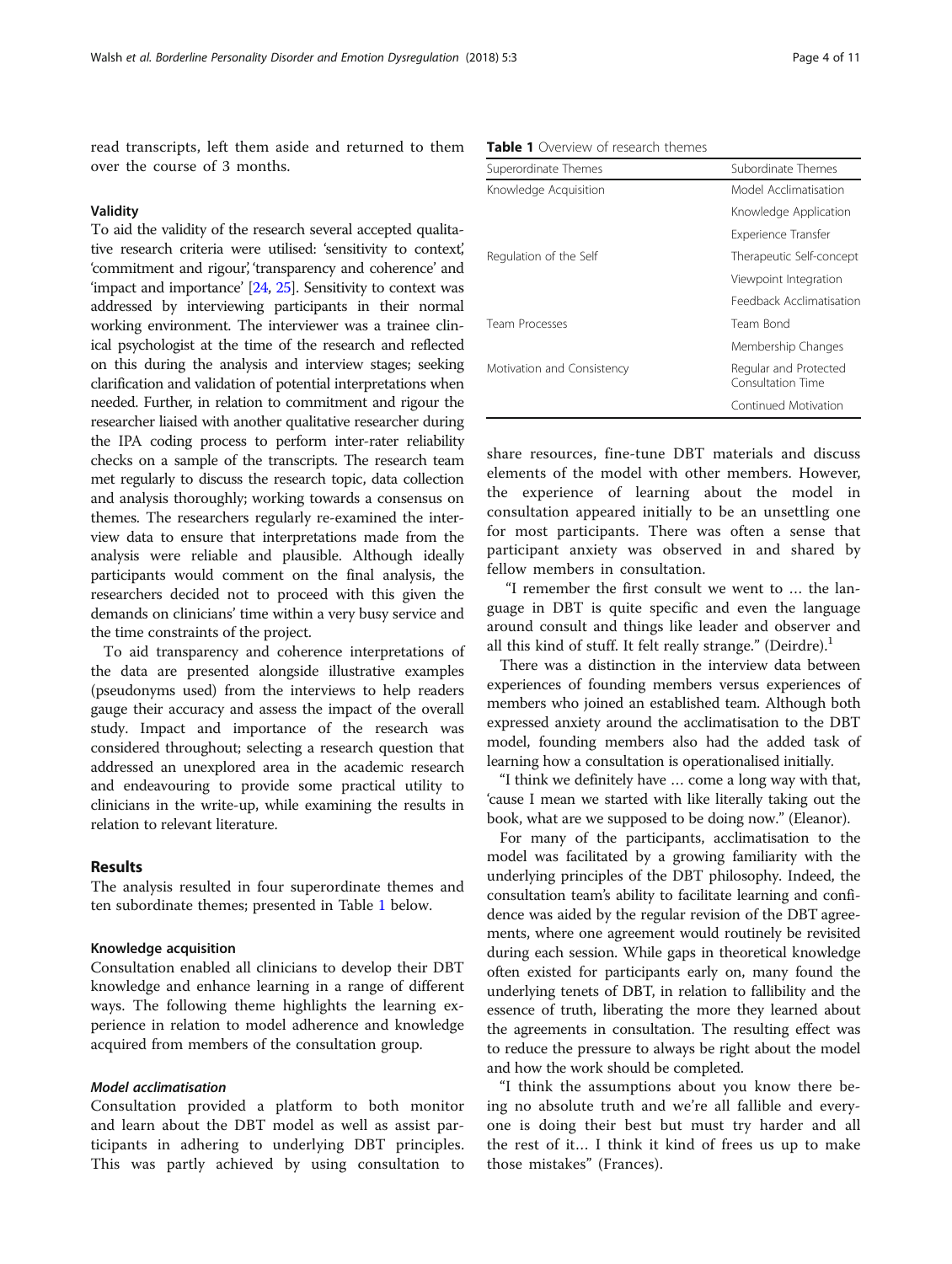## Knowledge application

For most participants, the knowledge acquired about the model (including the various DBT skills and principles, as well as the various consultation roles) was reinforced through the active practicing of model components in consultation. Consultation was seen as a useful platform for learning when applying the DBT model to client work; in particular when discussing client issues raised by other team members.

"…if it's not my client I'm more likely to be better able to think about the DBT principles and to think in behaviourally specific terms." (Frances).

Consultation provided a space for clinicians to experience the aspects of the DBT model directly. This was particularly relevant to the DBT skills clinicians teach their own clients in other DBT modes i.e. individual client sessions, phone coaching and skills groups.

"Every kind of skill would come up in the consult. Again, I think a lot of emotional regulation stuff…just kind of looking at the emotion, …observing what's driving the emotion, looking at the function of the emotion." (Hannah).

#### Experience transfer

In consultation team members often bring with them expertise related to their respective disciplines. Participants found the mix of professions in consultation extremely helpful in gaining knowledge in other relevant areas. In this respect consultation represented a useful opportunity to draw upon the expertise of other disciplines, not just in terms of member knowledge about DBT theory. For example, participants spoke of gaining knowledge around client medication, child protection information and physical injury or specific psychological learning in relation to eating disorders and addiction.

"You can kind of be with a client and you know maybe have one of their target hierarchies could be you know issues with drink or alcohol. And then you can lean towards something he [the addiction counsellor] may have said … and it can kind of shape you." (Hannah).

Another aspect of experience transfer relates to the acquisition of knowledge from client dilemmas and issues brought to consultation. Although other clinicians might not currently be experiencing the same type of issue, listening to issues creates a type of reservoir of knowledge to draw upon at a later stage.

"… I'll often have a situation going on even in phone coaching or… with somebody, anyway I'll think of maybe an experience I've heard from somebody else in consult." (Eleanor).

As one participant suggests "it goes in cycles", where learning acquired from a previous consultation becomes relevant to your own work at a later stage.

## Regulation of the self

This superordinate theme concerns the emotional impact of the client work experienced by participants and the role consultation plays in supporting this phenomenon. The theme examines how emotion is validated, how awareness can be developed in such circumstances and the emotional impact associated with feedback in consultation.

### Therapeutic self-concept

Participants often referred to the emotional impact of working with clients with BPD. Given the demands in terms of the learning element and the emotional impact of the client work, various emotions such as frustration, doubt and anxiety arose for different individuals in how they completed their work as DBT clinicians. Overall, consultation interaction helped most participants regulate their emotions through the validation of emotion; noting the difficulties associated with particular client issues and how this can cause stress and anxiety in how they perceive themselves and their therapeutic work.

"What was helpful in consult was that I was allowed to express the emotional experience that I was having … and … that again the team validated what was valid in that." (Ciaran).

Participant experiences of consult also highlighted how a more directive approach was utilised to aid therapeutic self-concept. Aspects such as language and contingencies were questioned or suggested; helping to challenge therapists' viewpoints.

"'Cause we can go down the road 'Oh I'm absolutely useless' … and I think the group helps to ground you and helps you to think about the language that you are using." (Margaret).

Another aspect of therapeutic self-concept was around the choice of action selected by the clinician. Many participants found the team would often validate their choice of action, which appeared to have a regulating effect in reducing anxiety or doubt over their personal approach to the work.

"It's very helpful as well when they say 'Yeah that's exactly what I'd have done as well'." (Jennifer).

Participants mentioned structural elements of consultation and how they encouraged clinicians to reflect on their current therapeutic self-concept. This was primarily in relation to the routine questions posed at the start of consultation, which focus specifically on the clinician rather than the client. Particularly pertinent was the questioning of whether any therapists were in a state of 'high emotion'. For most participants, this had the effect of providing space to share high emotion, as well as validating the fact that the work can be very demanding.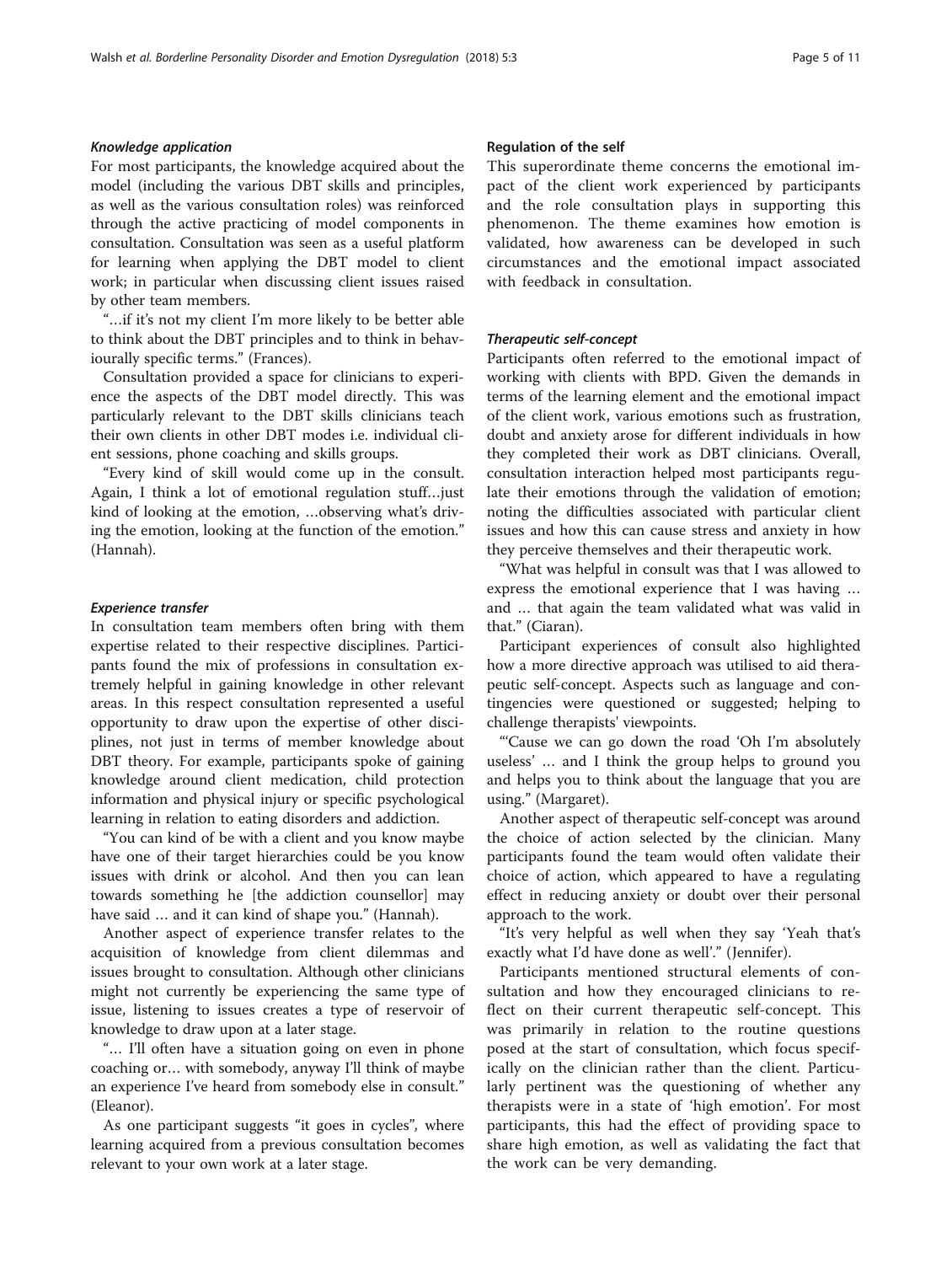## Viewpoint integration

This theme concerns the evolution of consultation members' viewpoints or insights and how they choose what actions to take in their DBT work. What differentiates the theme from knowledge acquisition is the interpretative quality to these insights as well as how the team input helps provide new perspectives.

Participants acknowledged how they may have the academic and technical knowledge but may still experience 'blind spots' during the work. This was not necessarily due to high emotion in the clinician, but rather due to a simple oversight or the large number of variables involved when working with complex clients. However, developing new insights was not simply a case of receiving suggestions from the team. Interview data highlighted that when new perspectives were brought into the participant's awareness, they must then still decide on what action to take, sometimes employing DBT principles to do so.

"And you can take all elements and put it together rather than you know it's not that one person is saying 'The way that I do it is right'." (Hannah).

#### Feedback acclimatisation

Most participants did not acclimatise to the feedback process in consultation immediately. The process of feedback acclimatisation was aided by a growing familiarisation with the DBT philosophy and model underpinning the way feedback is delivered, such as the use of descriptive language rather than judgemental language when providing feedback, not treating fellow members as fragile and acknowledging the diversity of member views. However, some participants' early experiences of feedback in consultation were particularly negative, affecting clinician confidence as well as motivation to attend consultation.

"… I was allergic to going to consult for maybe two weeks after that ..." (Jennifer).

"…you can feel like you're getting bombarded sometimes. And also I think it feels like [to] me it can feel … you're … being undermined" (Peter).

Above, Jennifer is referring to feedback received in consultation after providing details on a difficult client session. What made the feedback hard for her was partly due to how she was relatively new to the consultation team; that many of the people in the meeting had roughly two years more experience of DBT. For Jennifer it felt like her consultation colleagues were saying "Oh I wouldn't have done that" or "Oh I don't know if that was the best thing to do". The feedback was perceived as invalidating to her, at a time where she felt she did the best she could and was looking for next steps to fix an issue rather than feedback on what she had done already.

In contrast, Peter had more experience in his particular consultation team, but as a psychologist he was used to a different type of feedback in clinical supervision. For him the feedback in his consultation meeting felt very direct and almost competitive at times. He felt when feedback in the meeting was being given it was less focused on the "relationship type stuff" that he would have in regular psychology supervision.

Often acclimatisation to how feedback is delivered in consultation led to a growing appreciation for it. Essentially, what appeared to develop for participants was an ability to focus more on the function of the feedback rather than the perceived manner it was delivered.

"But I think once I got used to it [the feedback] certainly it became a lot easier and I grew to value it." (Frances).

#### Team processes

This theme is evidence of participants' experiences of some of the underlying processes that occur in the consultation team. These concern the development of a team bond over time as well as the impact membership changes have on participants' experience of consultation.

#### Team bond

Most interviewees were positive about the team experience; referring to a sense of comfort and support. Often it appeared that a team bond in consultation was important in developing a sense of safety and in aiding the smooth running of the meeting. Participants reported that they were more likely to learn more from the feedback process and support if they felt the relationship was strong within the team.

Often evidence of team bonding manifested itself in a sense of joviality and fun at different stages during meetings. Experiences of fun and joviality described in consultation had an important function; namely to help participants and their team manage the stresses of the work. Also, there was a shared understanding amongst participants around how only fellow consultation members fully understand the nature and demands of the work.

"Sometimes more than other times … humour is a really good I suppose way of diffusing the intensity of those experiences." (Ciaran).

"None of the community mental health team I don't think understand what you're doing and that's why the consult is really important. Because we all understand the role, the function. And we're all working very hard." (Niamh).

Experiences within DBT consultation were reported as being influential in developing outside support with team members. Indeed, in terms of the depth of team bond, perhaps the most potent illustration was the presence or absence of "consult outside of consult".

"I'd ring people if like even at night-time …. like you wouldn't really dream of doing that with other colleagues,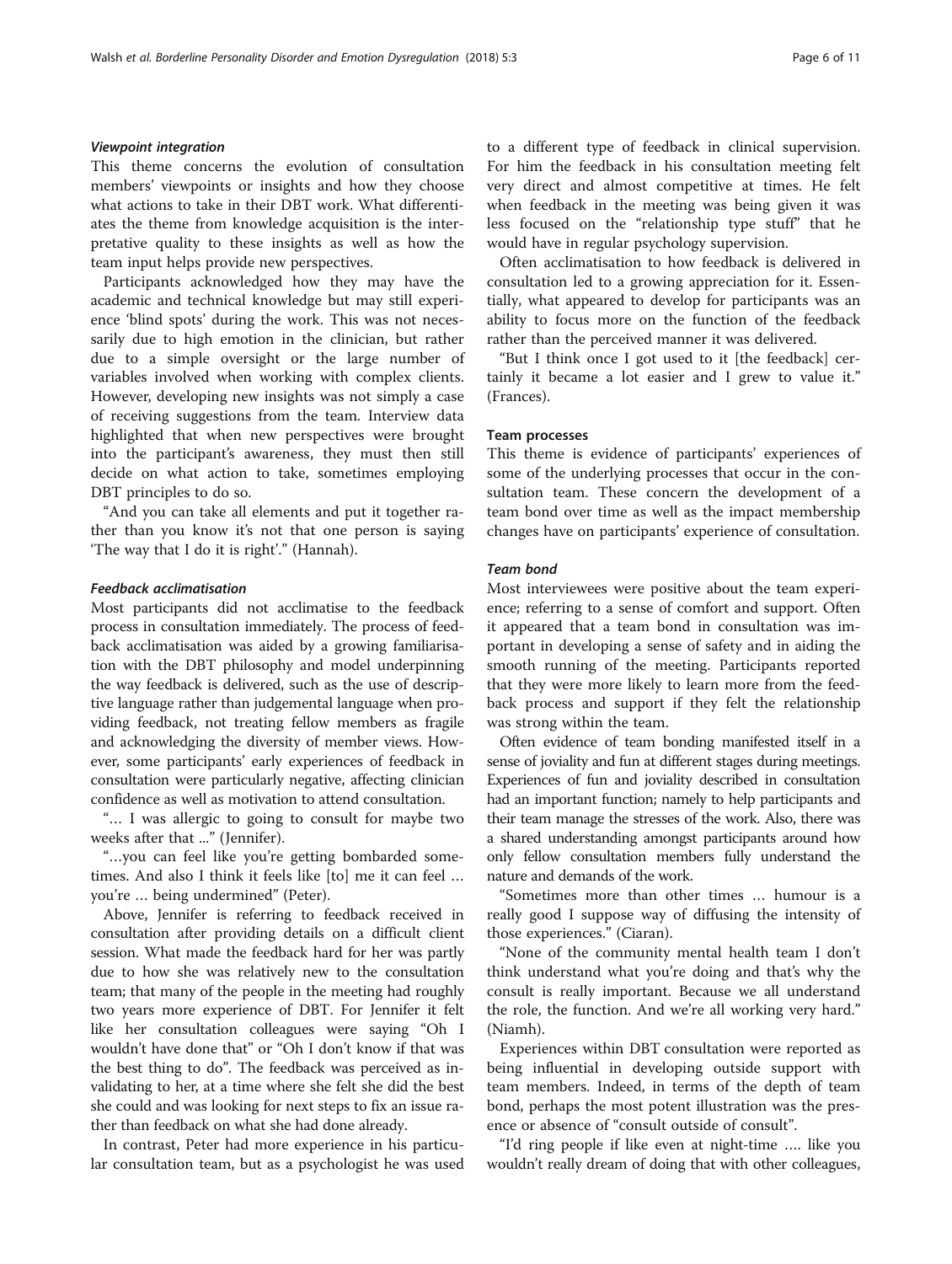unless I was friends with them do you know… and I think that's all learned from consult…" (Jennifer).

#### Membership changes

All participants referred to changes in membership of the consultation team. Participants' references to team membership changes were mainly in relation to new members joining. It also pertained to the impact of team members leaving due to promotions, changes of location and career breaks.

The reaction to new consultation team members was mixed. Some participants recognised the benefit and necessity of new clinicians joining the group in terms of new knowledge and different ways of working. However, for some other participants the difficulty with new members was their apparent impact on participants' ability to be open in consultation, as well as the potential effect on existing team cohesiveness.

"…I noticed again when new members would join the team that people would become a little bit less comfortable again understandably. And express a little less until again built up that comfort [with] people." (Ciaran).

Participants who joined established teams often did so along with other new members; with whom they had completed their training. Therefore, they too had their own subgroups and own level of comfort with each other prior to joining a bigger consultation team. New members could potentially identify with each other's anxiety around how established members had more experience than them.

"…it was anxiety provoking at the start… thinking these people are more advanced than me … initially being a bit I suppose apprehensive about talking." (Hannah).

#### Motivation and consistency

This theme represents the largely consistent and reliable nature of consultation and how it acts as a motivator for clinicians.

## Regular and protected consultation time

Consultation acted as an anchor or milestone during the work-week, representing a place of both mental and physical refuge from the stresses and strains of work for most participants. Having a regular consultation time provided many clinicians with a greater sense of security in their clinical work.

"In terms of knowing you're not kind of stuck with this on your own, that within the week you're going to be back talking with your peers about it." (Deirdre).

From a systems perspective, consultation was seen as a useful timetabled structure in the week to help buffer demands from other work sources.

"It's great to be able to say …I won't be in consult until Tuesday so…there's not pressure on you to give your

own sort of personal opinion or any answers to anything." (Eleanor).

However, some participants found that time constraints during consultation were a growing issue. Firstly, four participants reported that business meetings were a significant factor in relation to consultation time infringement; how they left "very little time for … the actual full consult" (Geraldine); thus eroding the consistent nature of consultation. Secondly, the number of consultation members was a growing concern for some as the prospect of more new members joining the team created some unease around having sufficient time to discuss their clients.

#### Continued motivation

There was an overwhelming consensus that consultation was a necessity in terms of motivating clinicians to work over the long-term. When asked how they would fare in the absence of consultation, each participant stated they would not feel safe in continuing; with the majority stating that they would in fact not continue to practice in its absence.

"I don't think I could stay in DBT if consult wasn't available… I don't think I'd be able to survive doing it…" (Lisa).

In some cases, consultation was even perceived as a motivational reward for the hard work invested in other aspects of DBT.

"… I think the consult is a big piece of what sort of is the pay-off of that [the hard work] … if I didn't have consult I'd feel like I'm putting a lot of my time and energy into this and I could actually go away and do my day-job…" (Deirdre).

Participants referred to how supervision helped to answer questions that were not resolved in consultation. In addition, some participants referred directly to how supervision also plays a role in supporting the continued motivation of clinicians. This was particularly relevant in relation to maintaining consistent adherence to the consultation model, helping teams to return to optimum performance levels.

"[Our supervisor] said to us … 'Ye need to get back in gear…ye need to start … doing your consult' you know have… your observer your chairperson you know the mindfulness. Once we went back in and started doing that it was actually very powerful." (Lisa).

## **Discussion**

The present study sought to assess a sample of DBT clinicians' experiences of the consultation meeting component and whether this component is useful or not. Of related importance was to seek evidence if the theoretical functions of the consultation team might be supported or not. The limited literature on DBT team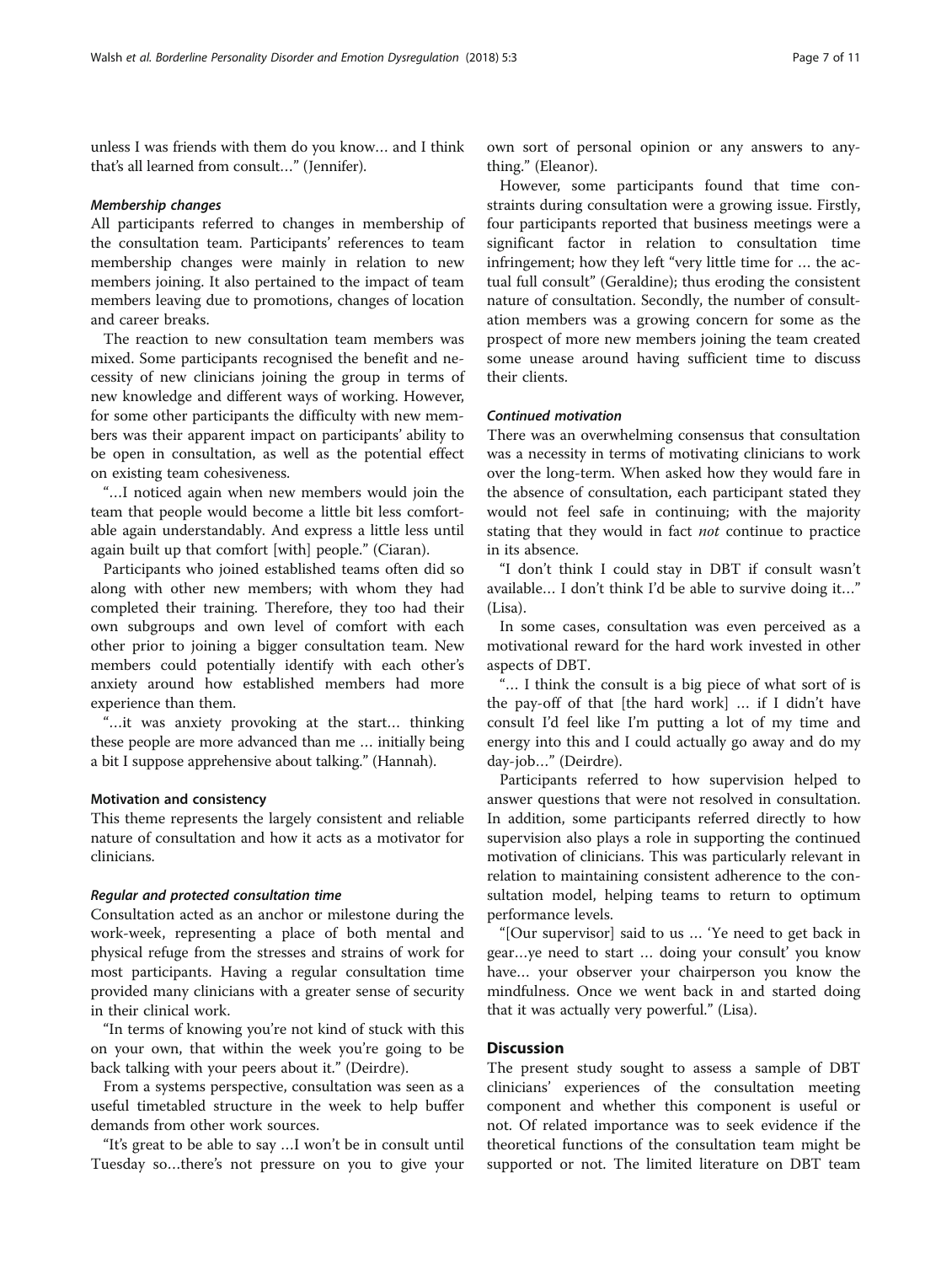consultation suggested some potentially relevant aspects pertinent to clinicians' experiences of these meetings. These included the proposed learning or training environment created by the consultation team and the team's ability to maintain model adherence and the continued effectiveness of clinician work (e.g. [\[5](#page-9-0), [8](#page-9-0), [26\]](#page-10-0)). Clinicians' narratives in the present study supported these claims, whereby clinicians learned about the DBT model in consultation through the sharing of resources, discussing DBT learning points and fine-tuning materials together. Further, the present research provided an explicit deconstruction of the types of learning challenges involved in consultation; including the acclimatisation to DBT terminology and principles, as well as the generalisation of DBT skills from consultation.

Regarding how clinicians learn in consultation, Kolb's [[27\]](#page-10-0) learning cycle model presents as a relevant framework as its various components are suggested in the described experiences of participants in the present study. Cited as the most influential learning style model [\[28](#page-10-0)], Kolb's model focuses on the experiential learning rather than on fixed learning traits [\[29](#page-10-0)]. It is based on four learning modes: concrete experience, reflective observation, abstract conceptualisation and active experimentation. In the concrete experience stage, the individual or team encounters a new experience or reinterpretation of an existing experience. The reflective observation stage involves reflecting on that experience, while the abstract conceptualisation stage is characterised by the formation of new ideas or potential modifications of existing abstract ideas. Finally, the active experimentation stage is where the individual applies any insights and ideas in the planning for the next experience.

There were plenty of references to how participants brought concrete experiences or dilemmas to consultation, which were subsequently discussed by the team. While Kolb's [[27\]](#page-10-0) cycle is a useful way of conceptualising how aspects of learning are assimilated in consultation, the philosophical principles of DBT arguably make this process less clear-cut. Participants referred to an underlying philosophy in DBT, whereby there is no one 'truth' and that various perspectives will have their own level of validity for any given individual. This in turn may diminish the abstract conceptualisation stage of Kolb's cycle, where existing abstract concepts possessed by the clinician are not necessarily modified but how other perspectives are flexibly incorporated instead.

A common narrative amongst participants was the emotional impact of working with individuals with BPD. This echoed the findings of previous research (e.g. [\[30,](#page-10-0) [31](#page-10-0)]), which highlighted the emotional dysregulation often associated with working with this client group. While participants in the present study often experienced emotion in their DBT work, the results also highlighted participant ability to regulate themselves through the use of consultation, which was fundamentally identified as a validating and supportive space despite occasional difficulties with feedback from team members.

Difficulties related to feedback acclimatisation may explain why team members potentially refrain from disclosing regularly until they are orientated and experienced in the feedback process and assimilate learning around the DBT team consultation principles. Although Swales [[9](#page-9-0)] claims consultation agreements facilitate a non-defensive attitude, it appeared that some clinicians felt vulnerable during their earlier experiences of consultation meetings. Research has previously noted such feedback difficulties [[11](#page-9-0)], and the current study has generated evidence to suggest that discomfort with feedback may be due to feeling judged by others initially or due to the volume of suggestions from team members, which was overwhelming at times. Despite such challenges, the clinicians involved in the present study highlighted their overwhelming desire for consultation meetings in order to maintain their motivation to continue engaging in DBT. BPD can often present co-morbidly with other mental health disorders (e.g. [\[32](#page-10-0), [33\]](#page-10-0)). In the present study, the variety of professional experience in the consultation team helped clarify potentially more complex presentations; such as gaining relevant addiction knowledge from addiction counsellors or gaining knowledge from psychologists in the team who had expertise on eating disorders. This poses interesting questions about whether a broader range of experience needs to be considered in consult team make-up.

Throughout participant narratives the importance of some of the DBT therapist consultation agreements formulated by Linehan [[5\]](#page-9-0) were highlighted; in particular, the 'phenomenological empathy agreement', the 'fallibility agreement' and the 'dialectical philosophy agreement'. The fallibility agreement appeared important in relation to potentially influencing clinician disclosure more readily in consultation. Although there is a lack of literature examining clinicians' experiences of DBT consultation meetings, research in other fields indicates that clinicians may find it harder to disclose in a group as opposed to individual supervision settings (e.g. [\[34](#page-10-0)]). Participants in the present study did not express great concern with such disclosure, although some participants reported initial reticence when new members joined the consultation team.

The 'team bond' theme supported academic literature descriptions of the consultation team as a 'community' (e.g. [[7\]](#page-9-0)). While the main function of consultation meetings is to ensure clinician effectiveness [\[5\]](#page-9-0), the findings of the present study suggest that the quality of the team dynamic is very important in delivering this objective. Here the social aspect present in some of the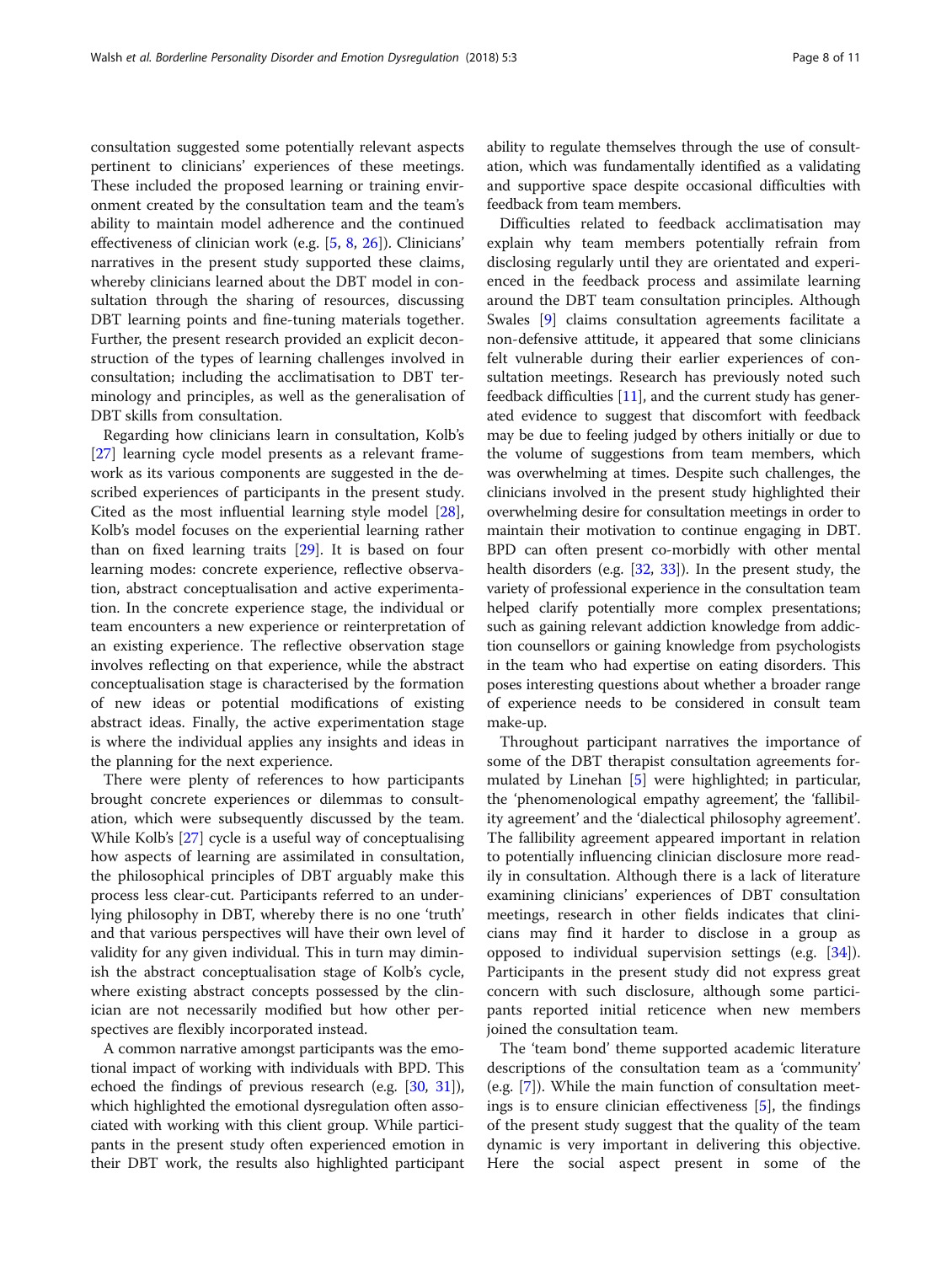consultation teams was important, as well as the presence of ad-hoc peer support outside of sessions. Carmel et al. [\[14](#page-9-0)] and Swales [\[9](#page-9-0)] note the organisational challenges faced by DBT clinicians with respect to giving a day and a half to DBT each week; including a half-day for consultation. Generally, clinicians in the present study appreciated having a consistent time and place to meet for consultation and prioritised it over other meetings and commitments, thereby creating the dynamic for team bonding to be both initiated and maintained.

Carmel et al. [\[14](#page-9-0)] and Swales et al. [\[13](#page-9-0)] report the challenges associated with high staff turnover; suggesting the importance of new team members joining in order to extend the survival of a DBT programme. In the present study, the impact of staff turnover in relation to the general consultation experience was reflected in the loss of certain multidisciplinary expertise or a supportive characteristic of a former team member. Expanding upon the DBT implementation literature, however, the participant accounts in the present study highlight more specifically how new members not only sustain DBT programmes from a numbers perspective but how new members can help rejuvenate adherence levels and advance learning by sharing up-to-date information from their more recent DBT training. From a different perspective, the present study also highlighted potential challenges to new members joining consultation. This included how some clinicians found it difficult to adjust to new members joining team consultation as they had grown comfortable with the level of trust and team bond that had developed previously.

In their research examining implementation of DBT programmes, Swales et al. [\[13](#page-9-0)] suggest that programmes with more than six team members and who have less than one day per week allocated to DBT, might benefit from reducing staff to provide individual clinicians with sufficient time to discuss client issues in weekly consultation meetings. The impact of the number of members was reflected in the present study, wherein some participants feared that if membership numbers increased they might not have sufficient time to express and discuss their individual client issues. Similarly, participants referred to the impact of occasional DBT business meetings and how these can infringe upon regular consultation time and the discussion of client and clinician issues.

### Limitations and strengths

The main limitation of the study concerns its restricted generalisability. Clinicians who expressed an interest in the study may well have been more appreciative of consult compared to other DBT clinicians who did not agree to participate in the study. One of the three consultation teams accounted for seven of the eleven participants, which may potentially highlight this suggestion.

Given the idiographic focus of IPA, however, the aim of the research was to explore individual experiences, and therefore the study did not seek to make general claims about wider populations and other consultations.

A major strength of the study is how it addressed a noticeable dearth of research on team consultation. Further, the employment of a qualitative approach, and the use of IPA to inform the research focus and analysis, was particularly useful in developing a narrative richness around clinicians' experiences of team consultation meetings. Although idiographic in its focus, the triangulation of the various participant accounts and related reflection on the analysis experience led to robust superordinate and subordinate themes.

Future research might employ a similar qualitative approach to explore clinicians' experience of DBT supervision or perhaps clinicians' experiences of team consultation meetings in DBT programmes developed for different populations. Further, quantitative research might examine the role of team makeup (e.g. skill or discipline mix, years experience as a mental health practitioner) in relation to model effectiveness.

## Conclusions

The current study illustrates the main experiential features of DBT team consultation meetings; highlighting evidence that supports the theoretical functions that the consultation team component has within the DBT model. However, the results also highlight the presence of an acclimatisation process when first joining a DBT consultation team, whereby clinicians are often faced with challenges of new theoretical learning, receiving feedback on how to adherently apply theory to practice while developing a sense of cohesion with the consultation team. This process differs in terms of whether a therapist is joining an existing consultation team or forming a new consultation team. Although the delivery of team member feedback in consultation is guided by DBT team consultation agreements, feedback can appear overly direct and be potentially misconstrued by newer members as critical rather than constructive guidance on becoming more model adherent. Members' perception of feedback in this regard might possibly affect motivation levels.

Founding members of a new consultation team might also benefit from more support to help orientate to the role and structure of consultation. More generally, specific information around the benefits and challenges associated with consultation might be shared with prospective DBT trainees to help better prepare them for this model component. This might be considered within the context of training delivery, with a great focus on experiential learning (e.g. role-play and practice in giving and receiving feedback in model adherence).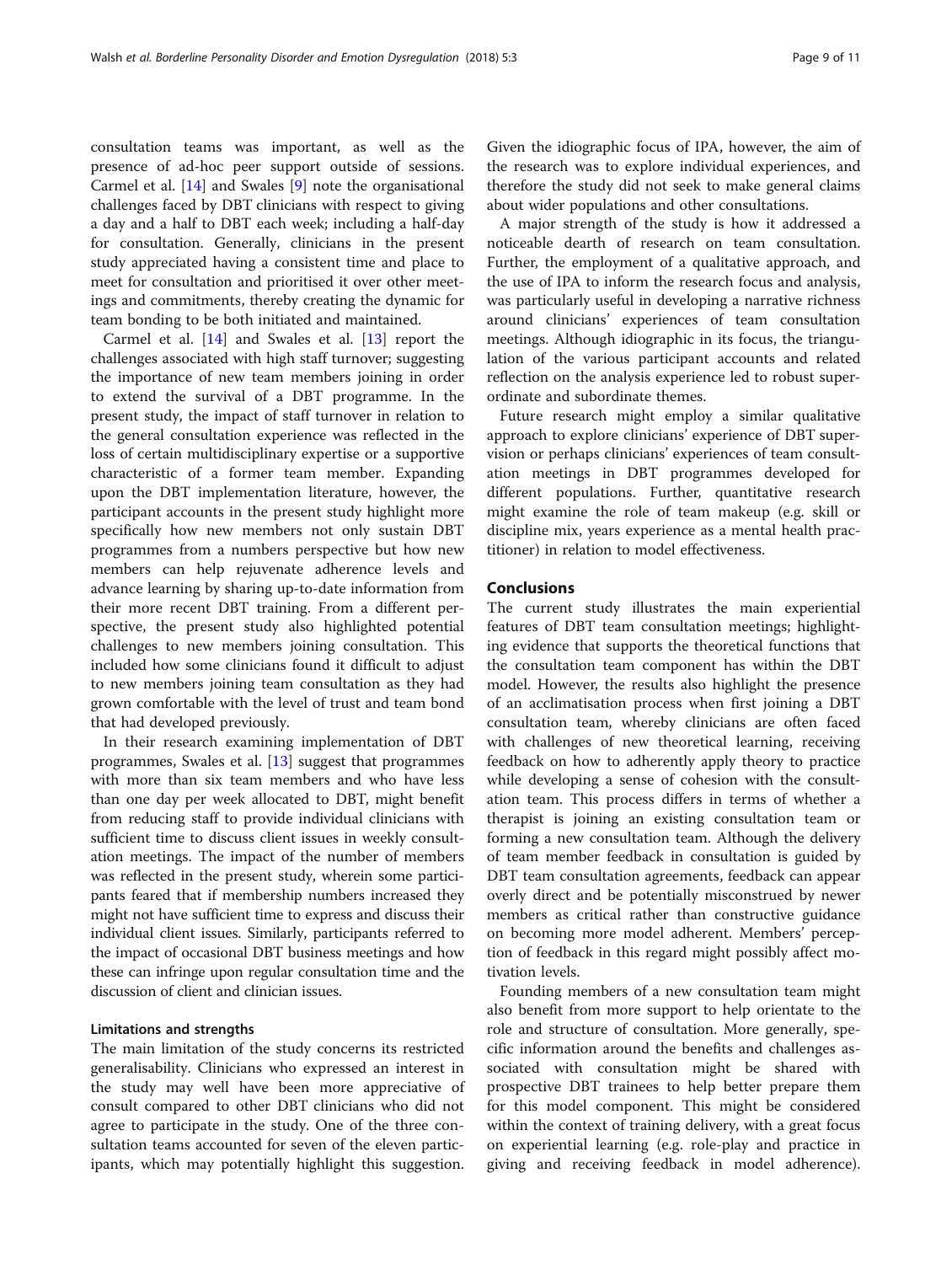<span id="page-9-0"></span>Furthermore, individuals and teams may benefit from supervision to move from understanding consultation agreements theoretically to embodying the agreements in their consultation practice. From the perspective of the clinicians in the study ad-hoc peer support appeared to be a useful resource. The availability of peer support outside of allotted DBT consultation hours appeared indicative of stronger team relationships and was particularly useful in regulating clinician emotion. This type of support might benefit from becoming a structured component of the DBT setup as it does appear to be a helpful coping mechanism when working in such a challenging area. However, the presence of peer support, or consultation teams more generally, does not necessarily mean that this type of support actually improves team relationships or that consultation teams actually help the clinician to work in DBT. Future research might test this by means of a dismantling study i.e. examining the efficacy of DBT with or without the consultation component. Where some studies have indicated the absence of team consultation [16], the current study highlights the value of consultation meetings in terms of gaining knowledge, helping regulate one's responses to working with high risk clients and continued motivation and support for adherent and sustained DBT clinical practice.

## **Endnotes**

<sup>1</sup>Pseudonyms were used for all participant quotes

#### Abbreviations

BPD: Borderline Personality Disorder; DBT: Dialectical behavior therapy; IPA: Interpretative Phenomenological Analysis; RCT: Randomized controlled trial

#### Acknowledgements

We thank all participants for their collaboration in this study.

#### Funding

The current study did not receive any allocated funding.

#### Availability of data and materials

Larger samples of the qualitative data are available from the corresponding author upon reasonable request.

#### Authors' contributions

CW completed this research study as part of his doctoral training in clinical psychology. DF and PR acted as field supervisor and academic supervisor respectively. All authors helped design and conceptualise the study. CW completed the collection and analysis of the data. All authors read and approved the final manuscript.

#### Ethics approval and consent to participate

The investigation was approved by the Clinical Research Ethics Committee of the Cork University Teaching Hospitals, Cork, Ireland.

#### Consent for publication

Not applicable.

#### Competing interests

The authors declare that they have no competing interests.

#### Publisher's Note

Springer Nature remains neutral with regard to jurisdictional claims in published maps and institutional affiliations.

#### Author details

<sup>1</sup> Cork Mental Health Services, Health Service Executive, Psychology Department, Inniscarrig House, Western Road, Cork, Ireland. <sup>2</sup>Department of Psychology, University of Limerick, Limerick, Ireland. <sup>3</sup>Cork Mental Health Services, Health Service Executive, Block 2, St Finbarr's Hospital, Cork, Ireland.

#### Received: 13 November 2017 Accepted: 14 February 2018 Published online: 27 February 2018

#### References

- 1. Stoffers JM, Völlm BA, Rücker G, Timmer A, Huband N, Lieb K. Psychological therapies for people with borderline personality disorder. Cochrane Database System Rev. 2012;8:CD005652. [https://doi.org/10.1002/14651858.](https://doi.org/10.1002/14651858.CD005652.pub2) [CD005652.pub2.](https://doi.org/10.1002/14651858.CD005652.pub2)
- 2. Snowden P, Kane E. Personality disorder: no longer a diagnosis of exclusion. Psychiatr Bull. 2003;27(11):401–3. [https://doi.org/10.1192/pb.27.11.401.](https://doi.org/10.1192/pb.27.11.401)
- 3. American Psychiatric Association. Practice guideline for the treatment of patients with borderline personality disorder. Washington DC: American Psychiatric Press; 2000.
- 4. Flynn D, Kells M, Joyce M, Corcoran P, Gillespie C, Suarez C, Cotter P. Standard 12 month dialectical behaviour therapy for adults with borderline personality disorder in a public community mental health setting. Borderline Personality Disor Emo Dysregul. 2017;4(1):19.
- 5. Linehan M. Cognitive-behavioral treatment of borderline personality disorder. New York: Guilford Press; 1993.
- 6. Rizvi SL, Steffel LM, Carson-Wong A. An overview of dialectical behavior therapy for professional psychologists. Prof Psychol Res Prac. 2013;44(2):73– 80. <https://doi.org/10.1037/a0029808>.
- 7. Chapman AL, Linehan M. Dialectical behavior therapy for borderline personality disorder. In: Zanarini MC, editor. Borderline personality disorder. Florida: Taylor & Francis; 2005. p. 211–42.
- 8. Lynch TR, Chapman AL, Rosenthal MZ, Kuo JR, Linehan MM. Mechanisms of change in dialectical behavior therapy: theoretical and empirical observations. J Clin Psychol. 2006;62(4):459–80. [https://doi.org/10.1002/jclp.20243.](https://doi.org/10.1002/jclp.20243)
- 9. Swales MA. Implementing DBT: selecting, training and supervising a team. Cog BehavTher. 2010;3(2):71–9. [https://doi.org/10.1017/S1754470X10000061.](https://doi.org/10.1017/S1754470X10000061)
- 10. Swales MA, Heard HL. Dialectical behaviour therapy: distinctive features. East Sussex: Routledge; 2009.
- 11. Simons MK. Client and clinician experiences of dialectical behaviour therapy: a discourse analysis. (doctor of clinical psychology PhD thesis), Massey University. New Zealand: Retrieved from Massey University Digital Theses; 2010.
- 12. Swales MA. Implementing dialectical behaviour therapy: organizational pretreatment. Cog Behav Ther. 2010;3(04):145–57. [https://doi.org/10.1017/](https://doi.org/10.1017/S1754470X10000115) [S1754470X10000115](https://doi.org/10.1017/S1754470X10000115).
- 13. Swales MA, Taylor B, Hibbs RA. Implementing dialectical behaviour therapy: Programme survival in routine healthcare settings. J Ment Health. 2012; 21(6):548–55. [https://doi.org/10.3109/09638237.2012.689435.](https://doi.org/10.3109/09638237.2012.689435)
- 14. Carmel A, Rose ML, Fruzzetti AE. Barriers and solutions to implementing dialectical behavior therapy in a public behavioral health system. Adm Policy Ment Health Ment Health Serv Res. 2014;41(5):608–14. [https://doi.org/](https://doi.org/10.1007/s10488-013-0504-6) [10.1007/s10488-013-0504-6](https://doi.org/10.1007/s10488-013-0504-6).
- 15. Koerner K. What must you know and do to get good outcomes with DBT? Behav Ther. 2013;44(4):568–79. <https://doi.org/10.1016/j.beth.2013.03.005>.
- 16. Dubose AP, Ivanoff A, Miga E, Dimeff L, Linehan MM. DBT teams in training 2008–2011: implementation follow-up in 2012. Paper presented at the 2nd biennial conference: solving implementation research dilemmas. Seattle: WA; 2013. [https://societyforimplementationresearchcollaboration.org/](https://societyforimplementationresearchcollaboration.org/conference-2-may-2013/) [conference-2-may-2013/](https://societyforimplementationresearchcollaboration.org/conference-2-may-2013/).
- 17. Zahratka C. Dialectical behavior therapy: the effect of the consultation team on potential therapist burnout. Diss Abstr Int. 2010;71:3951.
- 18. Mayer-Bruns F. Skills für therapeuten in DBT-teamarbeit und-supervision. Psychothérapies. 2013;18(1):53–63.
- 19. Perseius KI, Kåver A, Ekdahl S, Åsberg M, Samuelsson M. Stress and burnout in psychiatric professionals when starting to use dialectical behavioural therapy in the work with young self-harming women showing borderline personality symptoms. J Psychiatr Ment Health Nurs. 2017;14(7):635–43. <https://doi.org/10.1111/j.1365-2850.2007.01146.x>.